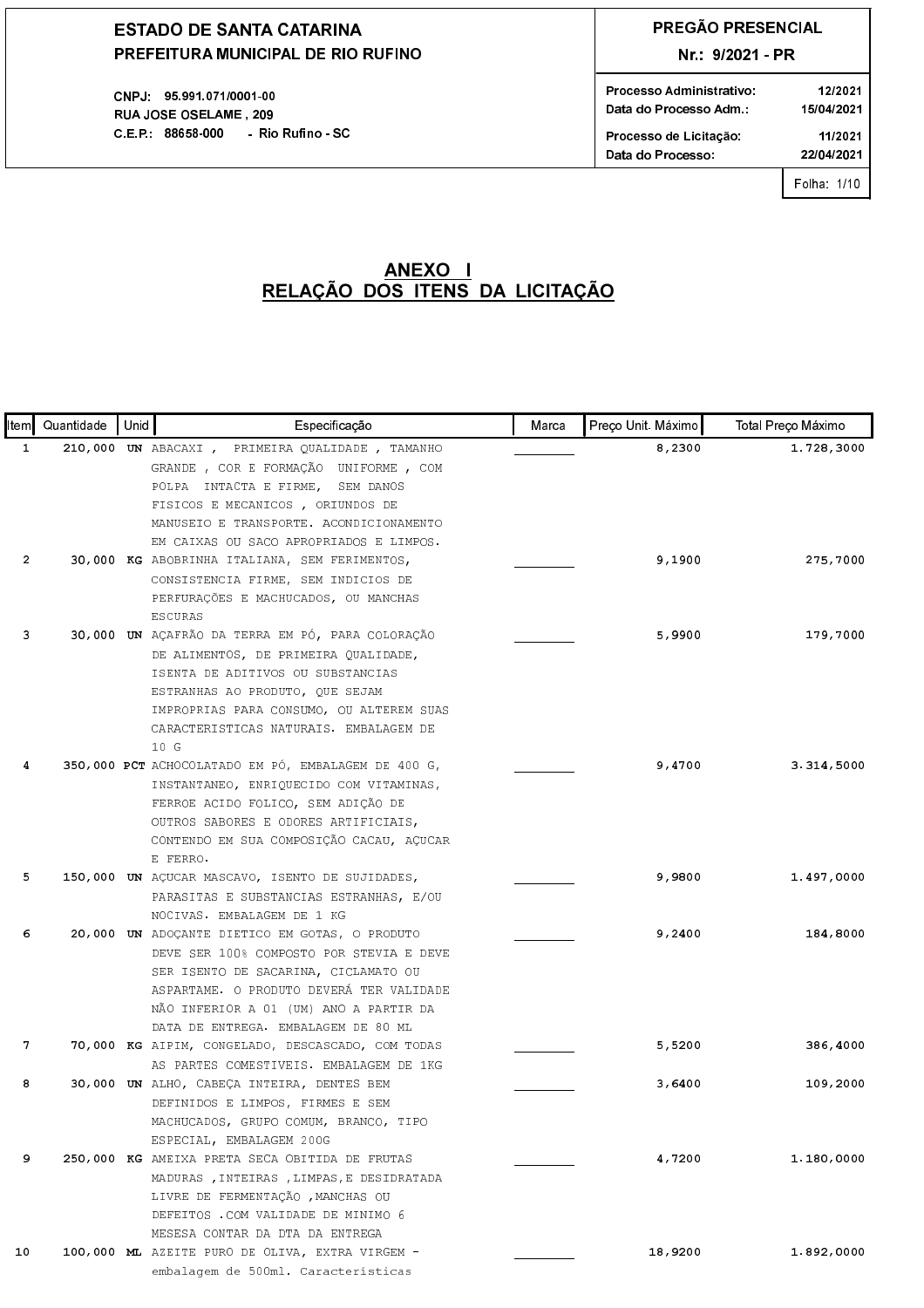CNPJ: 95.991.071/0001-00 **RUAJOSE OSELAME, 209** C.E.P.: 88658-000 - Rio Rufino - SC

## PREGÃO PRESENCIAL

### Nr.: 9/2021 - PR

| Processo Administrativo | 12/2021    |
|-------------------------|------------|
| Data do Processo Adm.:  | 15/04/2021 |
| Processo de Licitação   | 11/2021    |
| Data do Processo:       | 22/04/2021 |
|                         |            |

Folha: 2/10

|    | Item Quantidade | Unid | Especificação                                                                | Marca | Preço Unit. Máximo | Total Preço Máximo |
|----|-----------------|------|------------------------------------------------------------------------------|-------|--------------------|--------------------|
|    |                 |      | Técnicas: Comestível refinado, de 1ª                                         |       |                    |                    |
|    |                 |      | qualidade, acidez máxima 0,5%, isento de                                     |       |                    |                    |
|    |                 |      | aditivos ou substâncias estranhas aos                                        |       |                    |                    |
|    |                 |      | produtos que sejam impróprias para o                                         |       |                    |                    |
|    |                 |      | consumo ou que alterem suas                                                  |       |                    |                    |
|    |                 |      | características normais (físicas,                                            |       |                    |                    |
|    |                 |      | químicas e organolépticas). Produto                                          |       |                    |                    |
|    |                 |      | inspecionado pelo ministério da                                              |       |                    |                    |
|    |                 |      | agricultura, acondicionado em embalagem                                      |       |                    |                    |
|    |                 |      | adequada para transporte e armazenamento                                     |       |                    |                    |
|    |                 |      | devendo constar: data de fabricação,                                         |       |                    |                    |
|    |                 |      | prazo de validade, informações                                               |       |                    |                    |
|    |                 |      | nutricionais e ingredientes.                                                 |       |                    |                    |
| 11 |                 |      | 2400,000 KG BANANA CATURRA. CASCA LIVRE DE FUNGOS,                           |       | 3,8700             | 9.288,0000         |
|    |                 |      | SEM FERIMENTOS E GRAU MEDIO DE                                               |       |                    |                    |
|    |                 |      | AMADURECIMENTO                                                               |       |                    |                    |
| 12 |                 |      | 50,000 KG BATATA DOCE ROXA, TAMANHO MEDIO, SEM                               |       | 4,3400             | 217,0000           |
|    |                 |      | FERIMENTOS OU DEFEITOS, LIVRE DE                                             |       |                    |                    |
|    |                 |      | PARASITAS. COM CONSISTENCIA FIRME, SEM                                       |       |                    |                    |
|    |                 |      | INDICIOS DE GERMINAÇÃO                                                       |       |                    |                    |
| 13 |                 |      | 150,000 KG BATATA INGLESA, GRAUDA, SEM FERIMENTOS E                          |       | 3,3400             | 501,0000           |
|    |                 |      | DEFEITOS, CONSISTENCIA FIRME, SEM                                            |       |                    |                    |
|    |                 |      | INDICIOS DE GERMINAÇÃO E SEM MANCHAS                                         |       |                    |                    |
|    |                 |      | <b>ESVERDEADAS</b>                                                           |       |                    |                    |
| 14 |                 |      | 1000,000 LI BEBIDA LACTEA, FERMENTADA, SABORES                               |       | 3,4900             | 3.490,0000         |
|    |                 |      | DIVERSOS, (MORANGO, COCO, AMEIXA, SALADA                                     |       |                    |                    |
|    |                 |      | DE FRUTAS, PESSEGO) E REGISTRO NO SIF.                                       |       |                    |                    |
|    |                 |      | EMBALAGEM DE 1 LITRO                                                         |       |                    |                    |
| 15 |                 |      | 80,000 LI BEBIDA LACTEA ZERO LACTOSE, FERMENTADA,                            |       | 6,9800             | 558,4000           |
|    |                 |      | SABORES DIVERSOS, (MORANGO, COCO, AMEIXA,                                    |       |                    |                    |
|    |                 |      | SALADA DE FRUTAS, PESSEGO) E REGSTRO NO                                      |       |                    |                    |
|    |                 |      | SIF. EMBALAGEM DE 1 LITRO                                                    |       |                    |                    |
| 16 |                 |      | 60,000 KG BETERRABA SEM FOLHAS, TAMANHO MEDIO, SEM                           |       | 3,7200             | 223,2000           |
|    |                 |      | FERIMENTOS OU DEFEITOS, CONSISTENCIA                                         |       |                    |                    |
| 17 |                 |      | FIRME                                                                        |       | 9,5000             |                    |
|    |                 |      | 150,000 PCT BISCOITO DOCE, SEM LACTOSE , SEM PROTEINA                        |       |                    | 1.425,0000         |
|    |                 |      | DO LEITE DE VACA OU TRAÇOS DE LEITE                                          |       |                    |                    |
|    |                 |      | embalagem de 350g. Características<br>Técnicas: O produto deve apresentar-se |       |                    |                    |
|    |                 |      | íntegro, crocante, com sabor e odor                                          |       |                    |                    |
|    |                 |      | agradável. Ingredientes: Farinha de                                          |       |                    |                    |
|    |                 |      | trigo enriquecida com ferro e ácido                                          |       |                    |                    |
|    |                 |      | fólico, água, açúcar, gordura vegetal,                                       |       |                    |                    |
|    |                 |      | açúcar invertido, sal, fermentos                                             |       |                    |                    |
|    |                 |      | químicos, estabilizante lecitina de soja.                                    |       |                    |                    |
|    |                 |      | DEVE SER ISENTO DE GORDURAS TRANS. A                                         |       |                    |                    |
|    |                 |      | embalagem deve estar intacta, bem vedada                                     |       |                    |                    |
|    |                 |      | e deve constar: data de fabricação,                                          |       |                    |                    |
|    |                 |      | prazo de validade, informações                                               |       |                    |                    |
|    |                 |      | nutricionais e ingredientes. Marcas de                                       |       |                    |                    |
|    |                 |      | referência: Jasmine, Vitao, Nutri Cookie,                                    |       |                    |                    |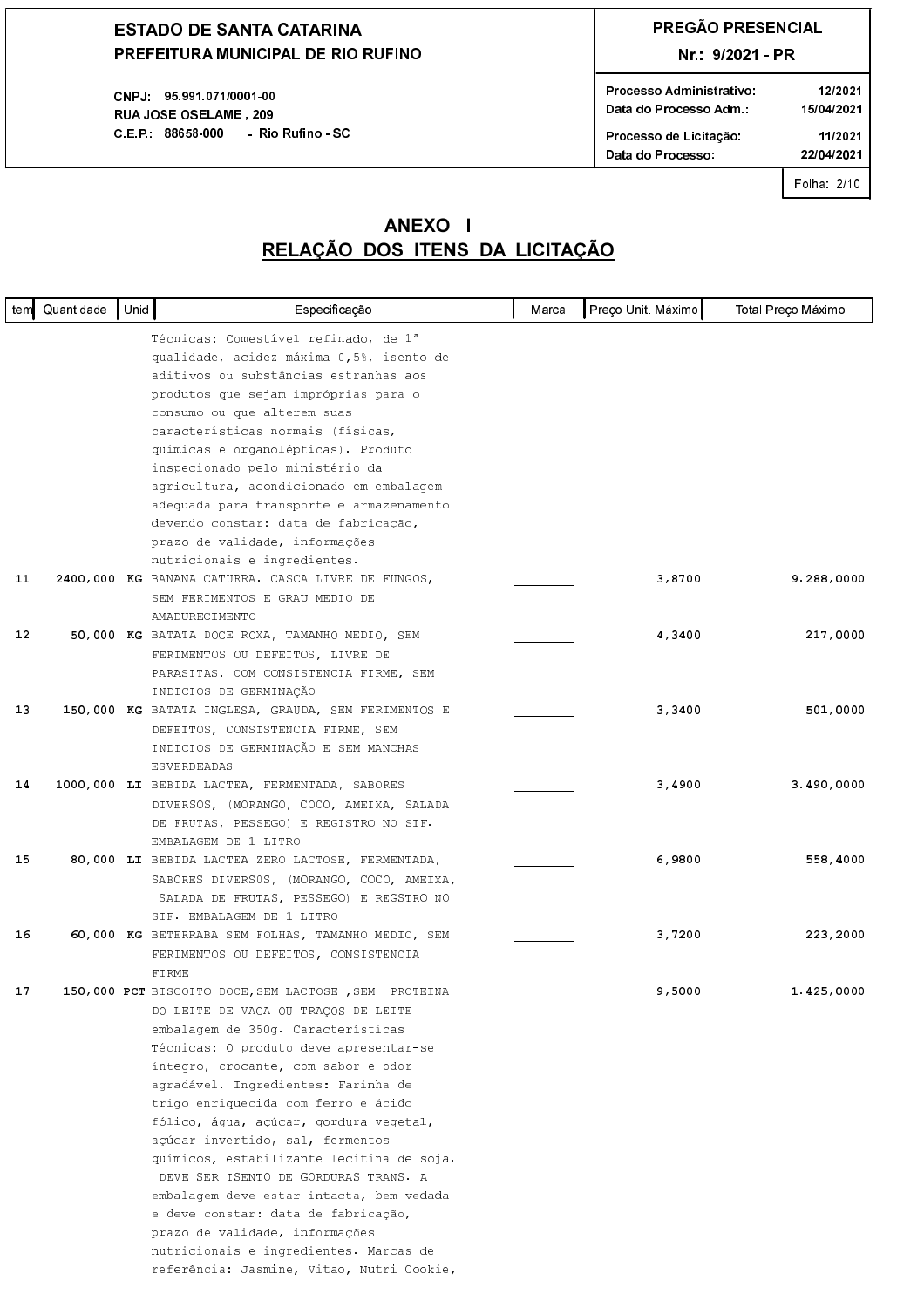CNPJ 95 991 071/0001 00 **RUAJOSE OSELAME. 209** C.E.P. 88658-000 - Rio Rufino - SC

## **PREGÃO PRESENCIAL**

### Nr.: 9/2021 - PR

| Processo Administrativo<br>Data do Processo Adm | 12/2021<br>15/04/2021 |
|-------------------------------------------------|-----------------------|
| Processo de Licitação                           | 11/2021               |
| Data do Processo:                               | 22/04/2021            |
|                                                 |                       |

Folha: 3/10

### <u>RELAÇÃO DOS ITENS DA LICITAÇÃO</u> **ANEXO I**

| Item | Quantidade | Unid | Especificação                                                                        | Marca | Preço Unit. Máximo | Total Preço Máximo |
|------|------------|------|--------------------------------------------------------------------------------------|-------|--------------------|--------------------|
|      |            |      | equivalente ou similar.                                                              |       |                    |                    |
| 18   |            |      | 60,000 UN BRÓCOLIS - Características Técnicas:                                       |       | 5,7500             | 345,0000           |
|      |            |      | Produto de primeira qualidade, ramoso ou                                             |       |                    |                    |
|      |            |      | de cabeça, limpo, tenro, firme, sem                                                  |       |                    |                    |
|      |            |      | amarelão e sem podridão, com coloração e                                             |       |                    |                    |
|      |            |      | sabor característico de cada variedade.                                              |       |                    |                    |
|      |            |      | Embalados em plástico de polietileno                                                 |       |                    |                    |
| 19   |            |      | transparente.<br>450,000 PCT CACAU EM PO SOLUVELembalagem de 200g.                   |       | 14,9200            | 6.714,0000         |
|      |            |      | Características técnicas: Produto                                                    |       |                    |                    |
|      |            |      | extraído da amêndoa do cacau, 100% cacau                                             |       |                    |                    |
|      |            |      | e com características sensoriais                                                     |       |                    |                    |
|      |            |      | apropriada ao produto. Sem adição de                                                 |       |                    |                    |
|      |            |      | açúcar, sem glúten e sem lactose.                                                    |       |                    |                    |
|      |            |      | Embalagem: pacotes de polietileno                                                    |       |                    |                    |
|      |            |      | atóxico, resistente, lacrado. A                                                      |       |                    |                    |
|      |            |      | rotulagem deve conter no mínimo as                                                   |       |                    |                    |
|      |            |      | seguintes informações: nome e/ou marca,                                              |       |                    |                    |
|      |            |      | identificação do fabricante,                                                         |       |                    |                    |
|      |            |      | ingredientes, data de validade, peso,                                                |       |                    |                    |
|      |            |      | lote e informações nutricionais e prazo                                              |       |                    |                    |
|      |            |      | de validade. Prazo de validade: mínimo                                               |       |                    |                    |
|      |            |      | de 6 meses, a contar da data de entrega.                                             |       |                    |                    |
|      |            |      | Marcas de referência: Garoto, Harald,                                                |       |                    |                    |
|      |            |      | Nestle, equivalente ou similar                                                       |       |                    |                    |
| 20   |            |      | 850,000 KG CARNE BOVINA DE SEGUNDA INTEIRA,                                          |       | 34,4600            | 29.291,0000        |
|      |            |      | resfriada, limpa, no máximo 10% de sebo                                              |       |                    |                    |
|      |            |      | e gordura, sem indícios de fermentação                                               |       |                    |                    |
|      |            |      | pútrida, registro no SIF. Não apresentar                                             |       |                    |                    |
|      |            |      | cor marrom esverdeada, livre de                                                      |       |                    |                    |
|      |            |      | parasitas e odor estranho.                                                           |       |                    |                    |
| 21   |            |      | 850,000 KG CARNE BOVINA DE SEGUNDA MOIDA NA HORA, -                                  |       | 27,4200            | 23.307,0000        |
|      |            |      | resfriada, isenta de cartilagem, ossos e                                             |       |                    |                    |
|      |            |      | gordura em excesso, não apresentar-se                                                |       |                    |                    |
|      |            |      | com cor marrom esverdeada, odor estranho<br>e indícios de fermentação pútrida, estar |       |                    |                    |
|      |            |      | livre de parasitas e ter registro no SIF                                             |       |                    |                    |
| 22   |            |      | 600,000 KG CARNE DE FRANGO TIPO FILE SASSAMI                                         |       | 12,9800            | 7.788,0000         |
|      |            |      | CONGELADO embalagem de 1 kg.                                                         |       |                    |                    |
|      |            |      | Características Técnicas: O produto não                                              |       |                    |                    |
|      |            |      | deve apresentar água, deve ter aspecto                                               |       |                    |                    |
|      |            |      | próprio, não amolecido, cor própria sem                                              |       |                    |                    |
|      |            |      | manchas esverdeadas, cheiro e sabor                                                  |       |                    |                    |
|      |            |      | próprio, com ausência de sujidades. O                                                |       |                    |                    |
|      |            |      | produto deve estar acondicionado em                                                  |       |                    |                    |
|      |            |      | embalagem plástica transparente, atóxica,                                            |       |                    |                    |
|      |            |      | limpa, não violada, resistente, que                                                  |       |                    |                    |
|      |            |      | garanta a integridade do produto até o                                               |       |                    |                    |
|      |            |      | momento do consumo. Com rótulo contendo                                              |       |                    |                    |
|      |            |      | a identificação da empresa, registro em                                              |       |                    |                    |
|      |            |      | órgão de Inspeção de Produtos de Origem                                              |       |                    |                    |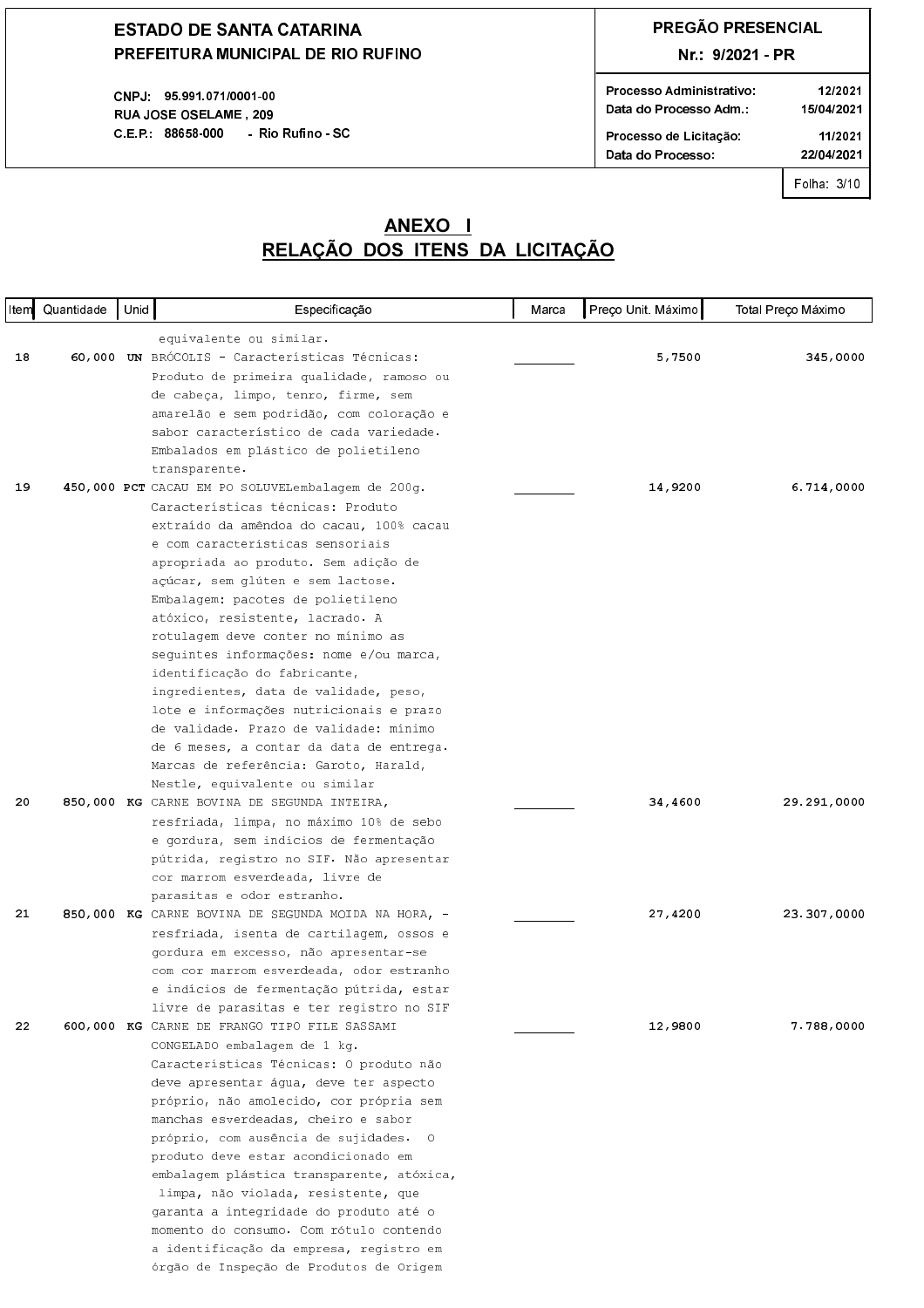CNPJ 95 991 071/0001-00 **RUAJOSE OSELAME, 209** C.E.P.: 88658-000 - Rio Rufino - SC

## PREGÃO PRESENCIAL

### Nr.: 9/2021 - PR

| Processo Administrativo<br>Data do Processo Adm | 12/2021<br>15/04/2021 |
|-------------------------------------------------|-----------------------|
| Processo de Licitação                           | 11/2021               |
| Data do Processo:                               | 22/04/2021            |
|                                                 |                       |

Folha: 4/10

| ltem∥ | Quantidade | Unid | Especificação                                                                   | Marca | Preço Unit. Máximo | Total Preço Máximo |
|-------|------------|------|---------------------------------------------------------------------------------|-------|--------------------|--------------------|
|       |            |      | Animal competente, identificação do tipo                                        |       |                    |                    |
|       |            |      | de carne, data de fabricação e validade.                                        |       |                    |                    |
|       |            |      | A embalagem deve constar: peso, carimbo                                         |       |                    |                    |
|       |            |      | de inspeção estadual ou federal e                                               |       |                    |                    |
|       |            |      | procedência do frango.                                                          |       |                    |                    |
| 23    |            |      | 300,000 KG CARNE DE SUINA SEM OSSO, (TIPO FILEZINHO,                            |       | 19,4300            | 5.829,0000         |
|       |            |      | LOMBO OU SOBREPALETA), CONGELADO,                                               |       |                    |                    |
|       |            |      | embalagem de 1 kg. Características                                              |       |                    |                    |
|       |            |      | Técnicas: Carne suína isenta de aditivos                                        |       |                    |                    |
|       |            |      | ou substâncias estranhas que sejam                                              |       |                    |                    |
|       |            |      | impróprias ao consumo e que alterem suas                                        |       |                    |                    |
|       |            |      | características naturais (físicas,                                              |       |                    |                    |
|       |            |      | químicas e organolépticas). Deverá ser                                          |       |                    |                    |
|       |            |      | acondicionada em embalagem primária                                             |       |                    |                    |
|       |            |      | constituída de plástico atóxico                                                 |       |                    |                    |
|       |            |      | transparente, isenta de sujidades e ou                                          |       |                    |                    |
|       |            |      | ação de microrganismos, devidamente                                             |       |                    |                    |
|       |            |      | selada, com especificação de peso,<br>validade do produto e comprovante de      |       |                    |                    |
|       |            |      | inspeção sanitária. Validade a vencer de                                        |       |                    |                    |
|       |            |      | no mínimo 03 meses contados a partir da                                         |       |                    |                    |
|       |            |      | data de entrega.                                                                |       |                    |                    |
| 24    |            |      | 125,000 KG CEBOLA, TAMANHO MÉDIO, SELECIONADA, SEM                              |       | 3,6200             | 452,5000           |
|       |            |      | FUNGOS, CONSISTÊNCIA FIRME, SEM INDÍCIOS                                        |       |                    |                    |
|       |            |      | DE GERMINAÇÃO                                                                   |       |                    |                    |
| 25    |            |      | 110,000 KG CENOURA TAMANHO MÉDIO, SELECIONADA,                                  |       | 3,9700             | 436,7000           |
|       |            |      | CASCA LISA, SEM FUNGOS, CONSISTÊNCIA                                            |       |                    |                    |
|       |            |      | FIRME, SEM INICIO DE GERMINAÇÃO, COR                                            |       |                    |                    |
|       |            |      | LARANJA VIVO                                                                    |       |                    |                    |
| 26    |            |      | 400,000 UN CHOCOLATE EM PÓ - DEVERÁ SER OBTIDO DE                               |       | 5,6700             | 2.268,0000         |
|       |            |      | MATÉRIAS PRIMAS SÃS E LIMPAS, ISENTAS DE                                        |       |                    |                    |
|       |            |      | MATÉRIAS TERROSAS, DE PARASITAS,                                                |       |                    |                    |
|       |            |      | DETRITOS ANIMAIS, CASCAS DE SEMENTES DE                                         |       |                    |                    |
|       |            |      | CACAU E OUTROS DETRITOS VEGETAIS.                                               |       |                    |                    |
|       |            |      | ASPECTO: PÓ SOLÚVEL, COR PRÓPRIO DO TIPO,                                       |       |                    |                    |
|       |            |      | CHEIRO CARACTERÍSTICO E SABOR AMARGO.<br>NÃO CONTER AÇÚCAR SER 100% DE CACAU EM |       |                    |                    |
|       |            |      | PÓ. O PRODUTO DEVERÁ TER VALIDADE NÃO                                           |       |                    |                    |
|       |            |      | INFERIOR A 120 DIAS A PARTIR DA DATA DE                                         |       |                    |                    |
|       |            |      | ENTREGA. EMBALAGEM DE 400G.                                                     |       |                    |                    |
| 27    |            |      | 100,000 UN CHUCHU - Características Técnicas: De                                |       | 3,9500             | 395,0000           |
|       |            |      | primeira qualidade, livre de defeitos,                                          |       |                    |                    |
|       |            |      | sem manchas, com coloração uniforme e                                           |       |                    |                    |
|       |            |      | sabor característico. Tamanho médio.                                            |       |                    |                    |
|       |            |      | Embalados em plástico de polietileno                                            |       |                    |                    |
|       |            |      | transparente                                                                    |       |                    |                    |
| 29    |            |      | 50,000 UN COUVE FLOR Características Técnicas: De                               |       | 6,0400             | 302,0000           |
|       |            |      | primeira qualidade, apresentando folhas                                         |       |                    |                    |
|       |            |      | firmes e flores fechadas de talos não                                           |       |                    |                    |
|       |            |      | amarelos e com ausência de manchas                                              |       |                    |                    |
|       |            |      | pretas e livre de defeitos. Embalados                                           |       |                    |                    |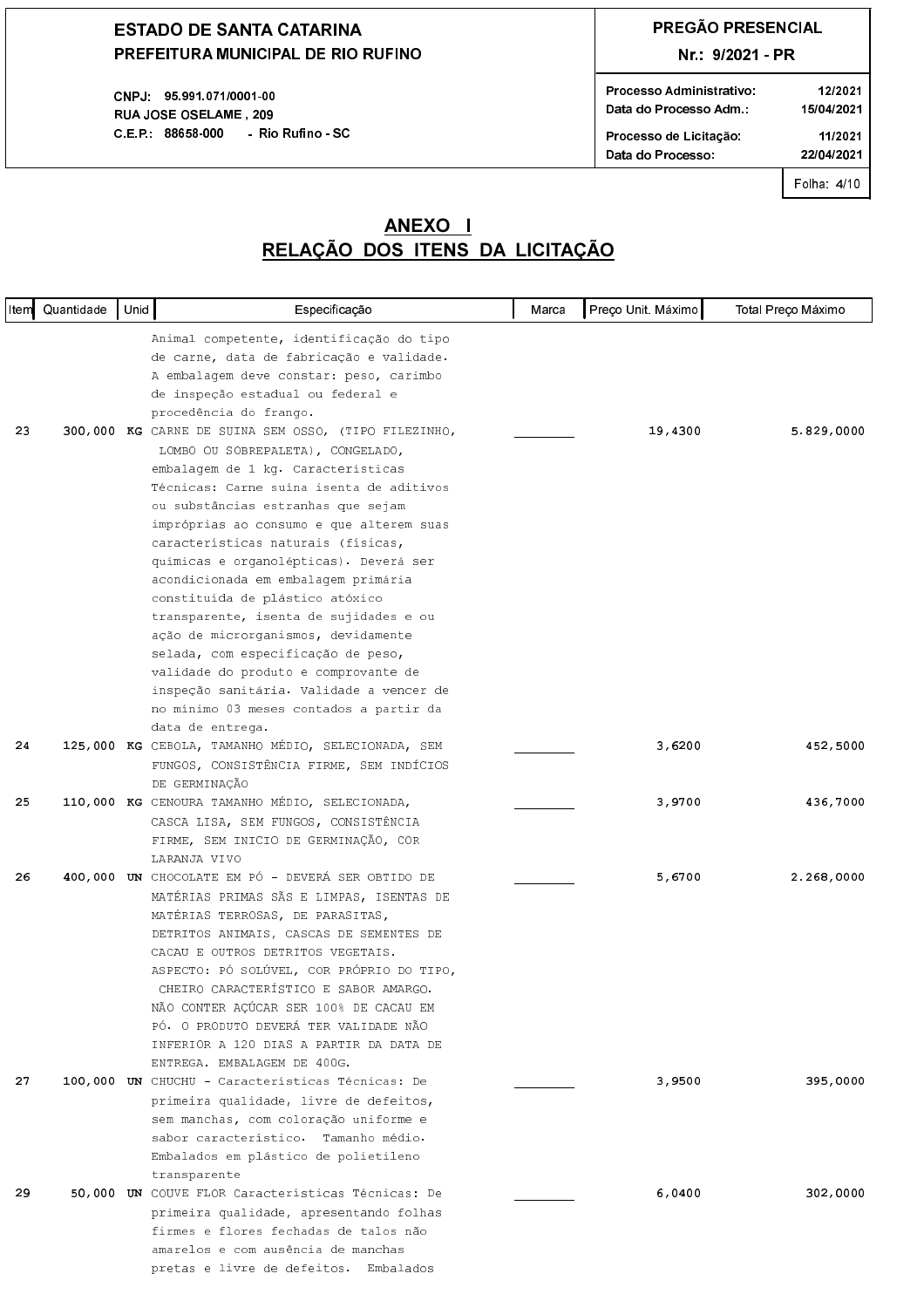CNPJ: 95.991.071/0001-00 RUAJOSE OSELAME, 209 C.E.P.: 88658-000 - Rio Rufino - SC

## PREGÃO PRESENCIAL

### Nr.: 9/2021 - PR

|                       | 12/2021<br>15/04/2021 |
|-----------------------|-----------------------|
| Processo de Licitação | 11/2021               |
| Data do Processo:     | 22/04/2021            |

Folha: 5/10

| ∣ltem∥ | Quantidade | Unid | Especificação                                                                               | Marca | Preço Unit. Máximo | Total Preço Máximo |
|--------|------------|------|---------------------------------------------------------------------------------------------|-------|--------------------|--------------------|
|        |            |      | em plástico de polietileno transparente                                                     |       |                    |                    |
| 30     |            |      | 600,000 KG COXA E SOBRE COXA DE FRANGO - CONGELADO,                                         |       | 8,4800             | 5.088,0000         |
|        |            |      | LIVRE DE PARASITAS E DE QUALQUER                                                            |       |                    |                    |
|        |            |      | SUBSTANCIA CONTAMINANTE, SEM INDÍCIOS DE                                                    |       |                    |                    |
|        |            |      | FERMENTAÇÃO PÚTRIDA, REGISTRO NO SIF.                                                       |       |                    |                    |
|        |            |      | NÃO APRESENTAR-SE EM DESCONGELAMENTO,                                                       |       |                    |                    |
|        |            |      | COM COR BRANCO-ESVERDEADA, EMBALAGEM                                                        |       |                    |                    |
|        |            |      | SANGUINOLENTA E COM ODOR ESTRANHO.                                                          |       |                    |                    |
|        |            |      | EMBALAGEM DE 1 KG.                                                                          |       |                    |                    |
| 31     |            |      | 400,000 KG COXINHA DA ASA DE FRANGO, CONGELADO,                                             |       | 12,9800            | 5.192,0000         |
|        |            |      | LIVRE DE PARASITAS E DE QUALQUER                                                            |       |                    |                    |
|        |            |      | SUBSTANCIA CONTAMINANTE, SEM INDÍCIOS DE                                                    |       |                    |                    |
|        |            |      | FERMENTAÇÃO PÚTRIDA, REGISTRO NO SIF.                                                       |       |                    |                    |
|        |            |      | NÃO APRESENTAR-SE EM DESCONGELAMENTO,                                                       |       |                    |                    |
|        |            |      | COM COR BRANCO-ESVERDEADA, EMBALAGEM<br>SANGUINOLENTA E COM ODOR ESTRANHO.                  |       |                    |                    |
|        |            |      | EMBALAGEM DE 1 KG.                                                                          |       |                    |                    |
| 32     |            |      | 30,000 UN CREME DE LEITE 0% LACTOSE, PASTEURIZADO,                                          |       | 5,4700             | 164,1000           |
|        |            |      | HOMOGENEIZADO, COM 20% DE GORDURA UHT.                                                      |       |                    |                    |
|        |            |      | LIVRE DE LACTOSE, COM REGISTRO NO SIF.                                                      |       |                    |                    |
|        |            |      | EMBALAGEM COM 200 G                                                                         |       |                    |                    |
| 34     |            |      | 20,000 UN DOCE DE FRUTAS DIET. DEVERÁ SER                                                   |       | 12,8900            | 257,8000           |
|        |            |      | FABRICADO COM MATÉRIAS-PRIMAS SÃS E                                                         |       |                    |                    |
|        |            |      | LIMPAS, ISENTAS DE MATÉRIA TERROSA,                                                         |       |                    |                    |
|        |            |      | PARASITAS, E EM PERFEITO ESTADO DE                                                          |       |                    |                    |
|        |            |      | CONSERVAÇÃO. O PRODUTO DEVERÁ TER                                                           |       |                    |                    |
|        |            |      | VALIDADE NÃO INFERIOR A 180 DIAS A                                                          |       |                    |                    |
|        |            |      | PARTIR DA DATA DE ENTREGA. EMBALAGEM DE                                                     |       |                    |                    |
|        |            |      | 170G.                                                                                       |       |                    |                    |
| 35     |            |      | 150,000 UN DOCE DE LEITE, EM PASTA, 100% PURO -                                             |       | 10,4900            | 1.573,5000         |
|        |            |      | TEXTURA HOMOGÊNEA, ISENTO DE GORDURA                                                        |       |                    |                    |
| 36     |            |      | TRANS. EMBALAGEM DE 400 G                                                                   |       | 13,5000            | 202,5000           |
|        |            |      | 15,000 UN DOCE DE LEITE ZERO LACTOSE - EM PASTA,<br>100% PURO, TEXTURA HOMOGÊNEA, ISENTO DE |       |                    |                    |
|        |            |      | GORDURA TRANS. EMBALAGEM DE 400 G                                                           |       |                    |                    |
| 37     |            |      | 150,000 UN ERVILHA CONGELADAembalagem de 350g.                                              |       | 5,7400             | 861,0000           |
|        |            |      | Características Técnicas: Boa qualidade,                                                    |       |                    |                    |
|        |            |      | selecionada, devendo estar intacta, bem                                                     |       |                    |                    |
|        |            |      | vedada e constar data de fabricação de                                                      |       |                    |                    |
|        |            |      | no máximo 1 mês da data de entrega do                                                       |       |                    |                    |
|        |            |      | produto.                                                                                    |       |                    |                    |
| 40     |            |      | 150,000 KG FARINHA DE MILHO - FUBÁ MÉDIO, AUSÊNCIA                                          |       | 3,9900             | 598,5000           |
|        |            |      | DE UMIDADE E FERMENTAÇÃO, ISENTO DE                                                         |       |                    |                    |
|        |            |      | SUJIDADES, PARASITAS E LARVAS. EMBALAGEM                                                    |       |                    |                    |
|        |            |      | COM 1 KG.                                                                                   |       |                    |                    |
| 41     |            |      | 80,000 UN FARINHA DE TRIGO INTEGRAL - ENRIQUECIDA                                           |       | 4,6300             | 370,4000           |
|        |            |      | COM FERRO E ÁCIDO FÓLICO, LIVRE DE                                                          |       |                    |                    |
|        |            |      | SUJIDADES, PARASITAS E LARVAS, AUSÊNCIA                                                     |       |                    |                    |
|        |            |      | DE UMIDADE, FERMENTAÇÃO OU RANÇO.                                                           |       |                    |                    |
|        |            |      | EMBALAGEM DE 1 KG                                                                           |       | 15,9000            |                    |
| 43     |            |      | 150,000 KG FIGADO BOVINO EM ISCAS, CONGELADO,                                               |       |                    | 2.385,0000         |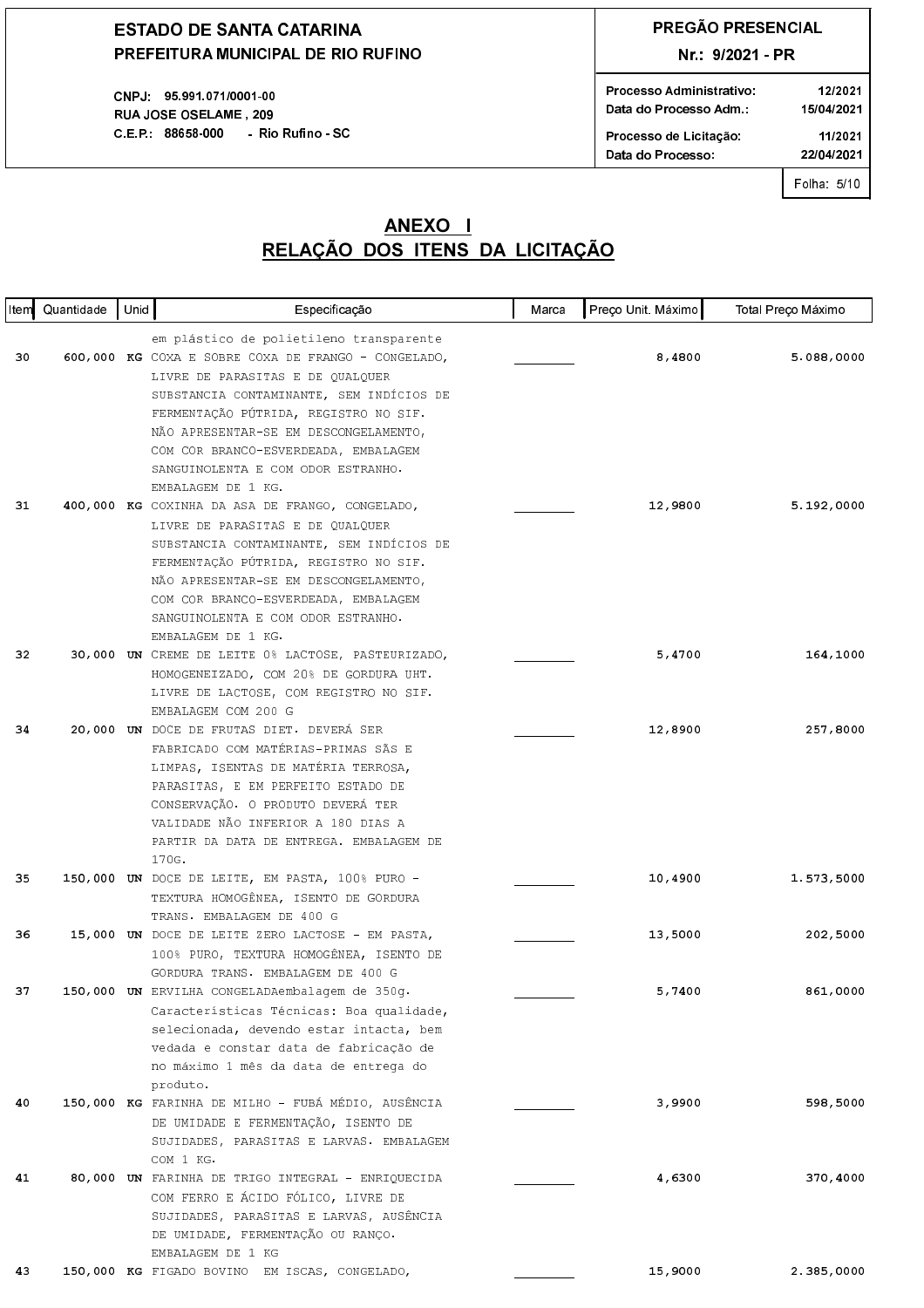CNPJ 95 991 071/0001 00 **RUAJOSE OSELAME. 209** C.E.P. 88658-000 - Rio Rufino - SC

## **PREGÃO PRESENCIAL**

### Nr.: 9/2021 - PR

| Processo Administrativo | 12/2021    |
|-------------------------|------------|
| Data do Processo Adm.:  | 15/04/2021 |
| Processo de Licitação   | 11/2021    |
| Data do Processo:       | 22/04/2021 |
|                         |            |

Folha 6/10

### <u>RELAÇÃO DOS ITENS DA LICITAÇÃO</u> **ANEXO I**

|    | Item Quantidade | Unid | Especificação                                                                  | Marca | Preço Unit. Máximo | Total Preço Máximo |
|----|-----------------|------|--------------------------------------------------------------------------------|-------|--------------------|--------------------|
|    |                 |      | embalagem de 1 kg. Características                                             |       |                    |                    |
|    |                 |      | Técnicas: IN NATURA, congelado em                                              |       |                    |                    |
|    |                 |      | tecnologia IQF (individually quick                                             |       |                    |                    |
|    |                 |      | frozen), livre de aparas, com aspecto                                          |       |                    |                    |
|    |                 |      | firme, apresentando cor vermelho escuro,                                       |       |                    |                    |
|    |                 |      | sem escurecimento ou manchas esverdeadas,                                      |       |                    |                    |
|    |                 |      | sem aditivos ou substâncias estranhas                                          |       |                    |                    |
|    |                 |      | ao produto que sejam improprias para o                                         |       |                    |                    |
|    |                 |      | consumo e que alterem suas                                                     |       |                    |                    |
|    |                 |      | características naturais. O produto                                            |       |                    |                    |
|    |                 |      | devera' ser produzido dentro dos padrões                                       |       |                    |                    |
|    |                 |      | estabelecidos pelo regulamento de                                              |       |                    |                    |
|    |                 |      | inspeção industrial e sanitária de                                             |       |                    |                    |
|    |                 |      | origem animal. Embalagem integra,                                              |       |                    |                    |
|    |                 |      | adequada e resistente, com rotulagem                                           |       |                    |                    |
|    |                 |      | especificando o peso, tipo, data de                                            |       |                    |                    |
|    |                 |      | fabricação, data de validade mínima de 6<br>meses a contar da data da entrega, |       |                    |                    |
|    |                 |      | origem e carimbo de inspeção estadual ou                                       |       |                    |                    |
|    |                 |      | federal e procedência.                                                         |       |                    |                    |
| 44 |                 |      | 350,000 UN FILÉ DE TILÁPIA DE 1ª QUALIDADE - SEM                               |       | 30,9000            | 10.815,0000        |
|    |                 |      | PELE, SEM COURO, SEM ESPINHAS OU ESCAMAS,                                      |       |                    |                    |
|    |                 |      | IN NATURA, COM VALIDADE DE 1 ANO E                                             |       |                    |                    |
|    |                 |      | TEMPERATURA DE CONSERVAÇÃO DE NO MÍNIMO -                                      |       |                    |                    |
|    |                 |      | 18° C. PACOTES ACOMODADOS EM CAIXAS DE                                         |       |                    |                    |
|    |                 |      | PAPELÃO EM PERFEITAS CONDIÇÕES                                                 |       |                    |                    |
|    |                 |      | ESTRUTURAIS, PADRONIZADAS E LACRADAS.                                          |       |                    |                    |
|    |                 |      | DEVERÁ SER ISENTO DE SUBSTÂNCIAS                                               |       |                    |                    |
|    |                 |      | ESTRANHAS QUE SEJAM IMPRÓPRIAS AO                                              |       |                    |                    |
|    |                 |      | CONSUMO E QUE ALTEREM SUAS                                                     |       |                    |                    |
|    |                 |      | CARACTERÍSTICAS NATURAIS. OS PACOTES                                           |       |                    |                    |
|    |                 |      | DEVERÃO SER ROTULADOS CONFORME                                                 |       |                    |                    |
|    |                 |      | LEGISLAÇÃO VIGENTE, CONTENDO A DATA DE                                         |       |                    |                    |
|    |                 |      | PROCESSAMENTO E VALIDADE, O Nº DE                                              |       |                    |                    |
|    |                 |      | REGISTRO NO ÓRGÃO COMPETENTE. O PRODUTO                                        |       |                    |                    |
|    |                 |      | DEVERÁ SER ENTREGUE CONGELADO SOB                                              |       |                    |                    |
|    |                 |      | REFRIGERAÇÃO. EMBALAGEM EM PACOTES DE<br>400G.                                 |       |                    |                    |
| 45 |                 |      | 500,000 LAT FORMULA INFANTIL DE SEGMENTO embalagem                             |       | 66,0000            | 33.000,0000        |
|    |                 |      | de 800q. Características Técnicas: Leite                                       |       |                    |                    |
|    |                 |      | de transição para lactentes a partir dos                                       |       |                    |                    |
|    |                 |      | 6 meses de idade. Ingredientes: Leite                                          |       |                    |                    |
|    |                 |      | magro, proteínas do soro de leite,                                             |       |                    |                    |
|    |                 |      | maltodextrina, óleos vegetais (palma,                                          |       |                    |                    |
|    |                 |      | colza, coco, girassol), soro de leite em                                       |       |                    |                    |
|    |                 |      | pó desmineralizado, lactose, substâncias                                       |       |                    |                    |
|    |                 |      | minerais (citrato de cálcio, fosfato de                                        |       |                    |                    |
|    |                 |      | cálcio, fosfato de potássio, cloreto de                                        |       |                    |                    |
|    |                 |      | magnésio, citrato de sódio, cloreto de                                         |       |                    |                    |
|    |                 |      | sódio, citrato de potássio, sulfato                                            |       |                    |                    |
|    |                 |      | ferroso, sulfato de zinco, sulfato                                             |       |                    |                    |
|    |                 |      | cúprico, selenato de sódio, iodeto de                                          |       |                    |                    |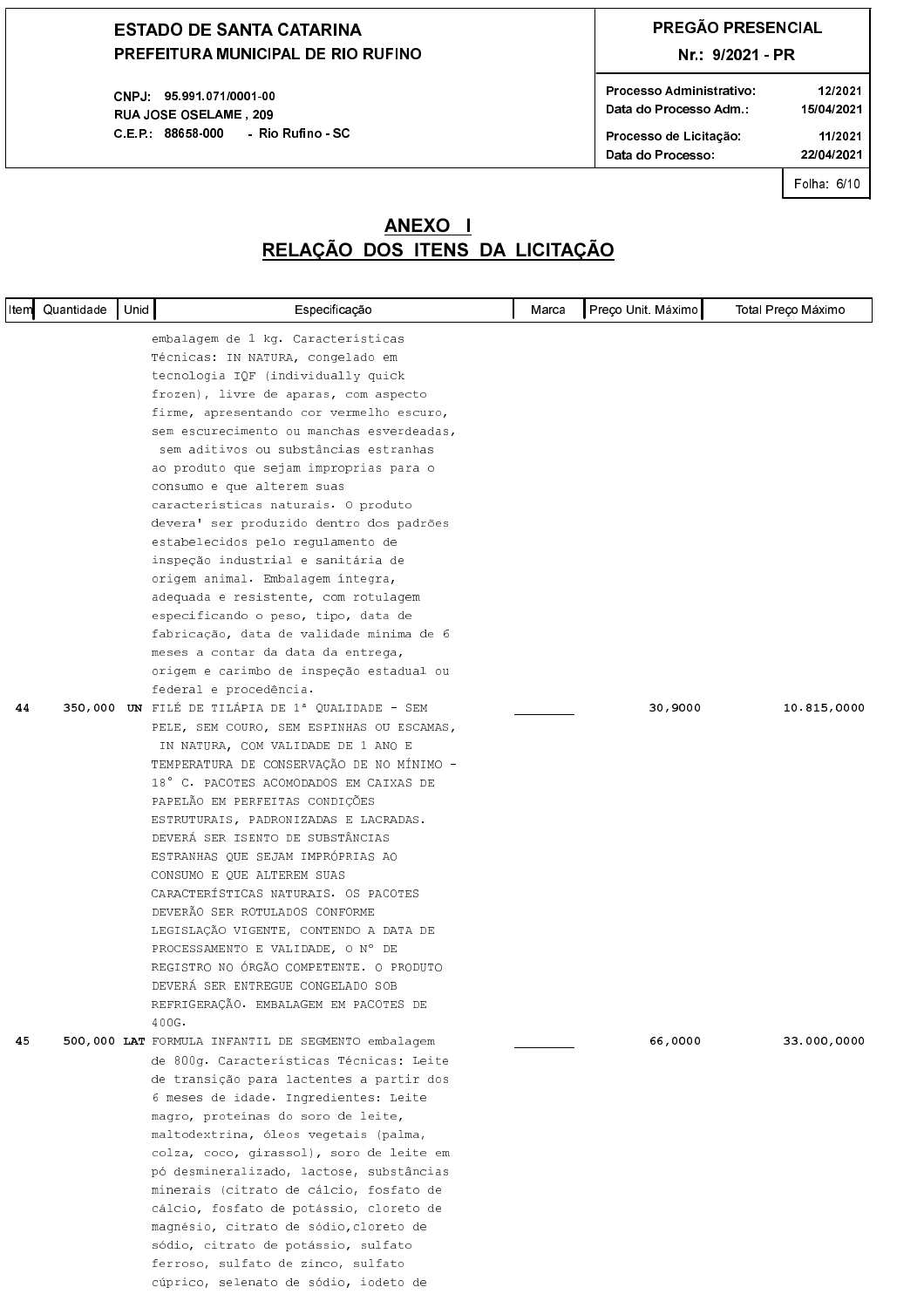CNPJ: 95.991.071/0001-00 RUAJOSE OSELAME, 209 C.E.P.: 88658-000 - Rio Rufino - SC

## PREGÃO PRESENCIAL

### Nr.: 9/2021 - PR

| Processo Administrativo<br>Data do Processo Adm | 12/2021<br>15/04/2021 |
|-------------------------------------------------|-----------------------|
| Processo de Licitação:                          | 11/2021               |
| Data do Processo:                               | 22/04/2021            |
|                                                 |                       |

Folha: 7/10

| ltemi | Quantidade | Unid | Especificação                                                                                                                                                                                                                                                                                                                                                                                                                                                                                                                                                                                                              | Marca | Preço Unit. Máximo | Total Preço Máximo |
|-------|------------|------|----------------------------------------------------------------------------------------------------------------------------------------------------------------------------------------------------------------------------------------------------------------------------------------------------------------------------------------------------------------------------------------------------------------------------------------------------------------------------------------------------------------------------------------------------------------------------------------------------------------------------|-------|--------------------|--------------------|
| 46    |            |      | potássio), emulsionante (lecitina de<br>soja), vitaminas (C, E, ácido<br>pantoténico, PP, B1, A, B6, B2, D, K,<br>ácido fólico, biotina, B12), óleo de<br>peixe, cultura de S. thermophilus,<br>cultura de bifidobactérias. Fabricação<br>máxima 30 dias. Validade: mínimo 10<br>meses.<br>150,000 LT FORMULA INFANTIL PARA LACTATANTES<br>FORMULA INFANTIL PARA LACTENTES A BASE                                                                                                                                                                                                                                          |       | 27,9800            | 4.197,0000         |
|       |            |      | DE PROTEINAS ISOLADA DE SOJA, embalagem<br>de 400g. Características Técnicas:<br>Fórmula infantil para lactentes de 0 a<br>12 meses, à base de proteína isolada de<br>soja com ferro para lactentes,<br>enriquecida com L-metionina, como fonte<br>de carboidratos 100% maltodextrina, DHA<br>e ARA acrescida de vitaminas, minerais e<br>outros oligoelementos. Embalagem de<br>mercado que preserve a integridade e<br>qualidade do produto. Rotulagem: Deve<br>atender a legislação vigente. Fabricação<br>máxima 30 dias. Validade: mínimo 10<br>meses.                                                                |       |                    |                    |
| 47    |            |      | 4000,000 UN IOGURTE NATURALIOGURTE NATURAL,<br>embalagem de 170g. Características<br>Técnicas: Ioqurte natural sem adição de<br>açúcar. A embalagem deve estar intacta,<br>bem vedada e deve constar: data de<br>fabricação de no máximo 10 dias da data<br>de entrega do produto, prazo de validade<br>e informação nutricional. IOGURTE NÃO É<br>BEBIDA LÁCTEA.                                                                                                                                                                                                                                                          |       | 2,9400             | 11.760,0000        |
| 48    |            |      | 200,000 UN IOGURTE SEM LACTOSE IOGURTE SEM LACTOSE,<br>embalagem de 850g. Características<br>Técnicas: Iogurte zero lactose, sabores<br>diversos. Ingredientes: Água, açúcar,<br>amido modificado, fosfato tricálcico,<br>fermentos, aromatizantes, corante<br>natural e conservante sorbato de<br>potássio, 0% lactose, sem colesterol e<br>fonte de cálcio. A embalagem deve estar<br>intacta, bem vedada e deve constar: data<br>de fabricação, ingredientes, informação<br>nutricional e prazo de validade. IOGURTE<br>NÃO É BEBIDA LÁCTEA. Marcas de<br>referência: Tirol, Aurora, Batavo,<br>equivalente ou similar. |       | 7,3300             | 1.466,0000         |
| 49    |            |      | 850,000 KG LARANJA PÊRA - TAMANHO MÉDIO, MADURA,<br>SELECIONADA, CASCA LISA, ÍNTEGRA, LIVRE<br>DE FUNGOS, FINA.                                                                                                                                                                                                                                                                                                                                                                                                                                                                                                            |       | 4,3700             | 3.714,5000         |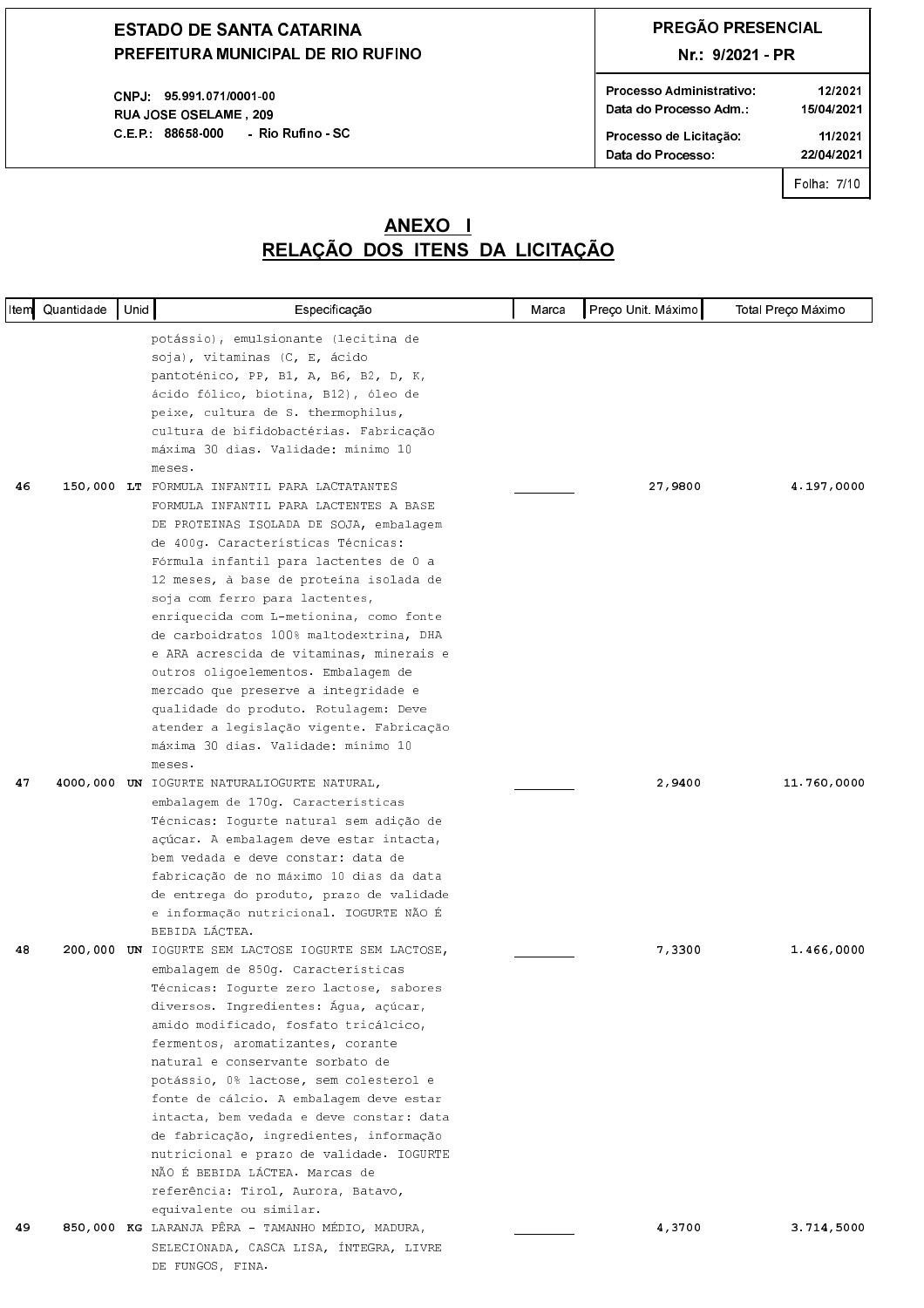CNPJ 95 991 071/0001 00 **RUAJOSE OSELAME. 209** C.E.P. 88658-000 - Rio Rufino - SC

## **PREGÃO PRESENCIAL**

Nr.: 9/2021 - PR

| Processo Administrativo | 12/2021    |
|-------------------------|------------|
| Data do Processo Adm.:  | 15/04/2021 |
| Processo de Licitação:  | 11/2021    |
| Data do Processo:       | 22/04/2021 |

Folha: 8/10

### <u>RELAÇÃO DOS ITENS DA LICITAÇÃO</u> **ANEXO I**

| <b>Item</b> | Quantidade       | Unid | Especificação                                                                      | Marca | Preço Unit. Máximo | Total Preço Máximo |
|-------------|------------------|------|------------------------------------------------------------------------------------|-------|--------------------|--------------------|
| 50          |                  |      | 30,000 UN LENTILHA - TIPO I, CLASSE MÉDIA, NOVA,                                   |       | 6,1900             | 185,7000           |
|             |                  |      | DE 1º QUALIDADE, SEM A PRESENÇA DE GRÃOS                                           |       |                    |                    |
|             |                  |      | MOFADOS E/OU CARUNCHADOS. EMBALAGEM COM                                            |       |                    |                    |
|             |                  |      | 500G.                                                                              |       |                    |                    |
| 51          |                  |      | 250,000 KG MAÇÃ - TIPO FUGI OU GALA, TAMANHO MÉDIO,                                |       | 3,8500             | 962,5000           |
|             |                  |      | GRAU MÁXIMO DE EVOLUÇÃO NO TAMANHO,                                                |       |                    |                    |
|             |                  |      | CASCA LISA, SEM FERIMENTOS, CONSISTÊNCIA                                           |       |                    |                    |
|             |                  |      | FIRME.                                                                             |       |                    |                    |
| 52          |                  |      | 800,000 KG MAMÃO FORMOSA - COMUM, TAMANHO MÉDIO,                                   |       | 6,7200             | 5.376,0000         |
|             |                  |      | CONSISTÊNCIA FIRME, CASCA LIVRE DE                                                 |       |                    |                    |
|             |                  |      | FUNGOS, MACHUCADOS E ÍNTEGRA.                                                      |       |                    |                    |
| 53          | 400,000 KG MANGA |      |                                                                                    |       | 6,7200             | 2.688,0000         |
| 54          |                  |      | 800,000 UN MANTEIGA PURA SAL embalagem de 200g.                                    |       | 8,4400             | 6.752,0000         |
|             |                  |      | Características Técnicas: Produto obtido                                           |       |                    |                    |
|             |                  |      | do creme de leite, padronizado. Maturado,                                          |       |                    |                    |
|             |                  |      | com ou sem sal. Embalagem: Potes de                                                |       |                    |                    |
|             |                  |      | polietileno resistente, devidamente                                                |       |                    |                    |
|             |                  |      | identificado com rótulo impresso de                                                |       |                    |                    |
|             |                  |      | acordo com a legislação vigente contendo                                           |       |                    |                    |
|             |                  |      | dados de identificação do produto, marca                                           |       |                    |                    |
|             |                  |      | do fabricante, prazo de validade e peso                                            |       |                    |                    |
|             |                  |      | líquido.                                                                           |       |                    |                    |
| 55          |                  |      | 25,000 KG Mel de abelha - produto de boa qualidade                                 |       | 25,0000            | 625,0000           |
|             |                  |      | elaborado a partir de néctar de flores e/                                          |       |                    |                    |
|             |                  |      | ou exsudatos sacarínicicos de plantas,                                             |       |                    |                    |
|             |                  |      | sem adição de corantes, aromatizantes,                                             |       |                    |                    |
|             |                  |      | espessantes, conservadores e                                                       |       |                    |                    |
|             |                  |      | edulcorantes de qualquer natureza,                                                 |       |                    |                    |
|             |                  |      | naturais e sintéticos. Não poderá conter                                           |       |                    |                    |
|             |                  |      | substancias estranhas à sua composição<br>normal, nem ser adicionado de corretivos |       |                    |                    |
|             |                  |      | de acidez. O rótulo deverá trazer a                                                |       |                    |                    |
|             |                  |      | denominação "MEL" seguida da                                                       |       |                    |                    |
|             |                  |      | classificação e informar o peso, selo de                                           |       |                    |                    |
|             |                  |      | fiscalização federal, estadual ou                                                  |       |                    |                    |
|             |                  |      | municipal; o nome da empresa produtora,                                            |       |                    |                    |
|             |                  |      | seu endereço e CNPJ. Validade mínima de                                            |       |                    |                    |
|             |                  |      | 18 meses a contar da data de entrega.                                              |       |                    |                    |
|             |                  |      | Embalagem de 1kg                                                                   |       |                    |                    |
| 56          |                  |      | 250,000 KG MELANCIA - CASCA ÍNTEGRA, ISENTA DE                                     |       | 2,8400             | 710,0000           |
|             |                  |      | MANCHAS E PERFURAÇÕES, CONSISTÊNCIA                                                |       |                    |                    |
|             |                  |      | FIRME, SEM RACHADURAS E PARTES MOLES.                                              |       |                    |                    |
| 57          |                  |      | 80,000 KG MELÃO - CASCA SEM DETERIORIZAÇÃO, LIVRE                                  |       | 9,0000             | 720,0000           |
|             |                  |      | DE FUNGOS, CONSISTÊNCIA FIRME, SEM                                                 |       |                    |                    |
|             |                  |      | RACHADURAS.                                                                        |       |                    |                    |
| 58          |                  |      | 70,000 LAT MILHO VERDE - SIMPLES, INTEIRO, EM                                      |       | 5,9900             | 419,3000           |
|             |                  |      | CONSERVA, LATA, SEM ESTAR ABAULADA,                                                |       |                    |                    |
|             |                  |      | ESTUFADA, AMASSADA OU ENFERRUJADA.                                                 |       |                    |                    |
|             |                  |      | EMBALAGEM COM 200G                                                                 |       |                    |                    |
| 59          |                  |      | 85,000 UN NATA- POSSUIR NO MÍNIMO 48% DE GORDURA,                                  |       | 6,4700             | 549,9500           |
|             |                  |      | CONSISTÊNCIA FIRME E CREMOSA COM SABOR                                             |       |                    |                    |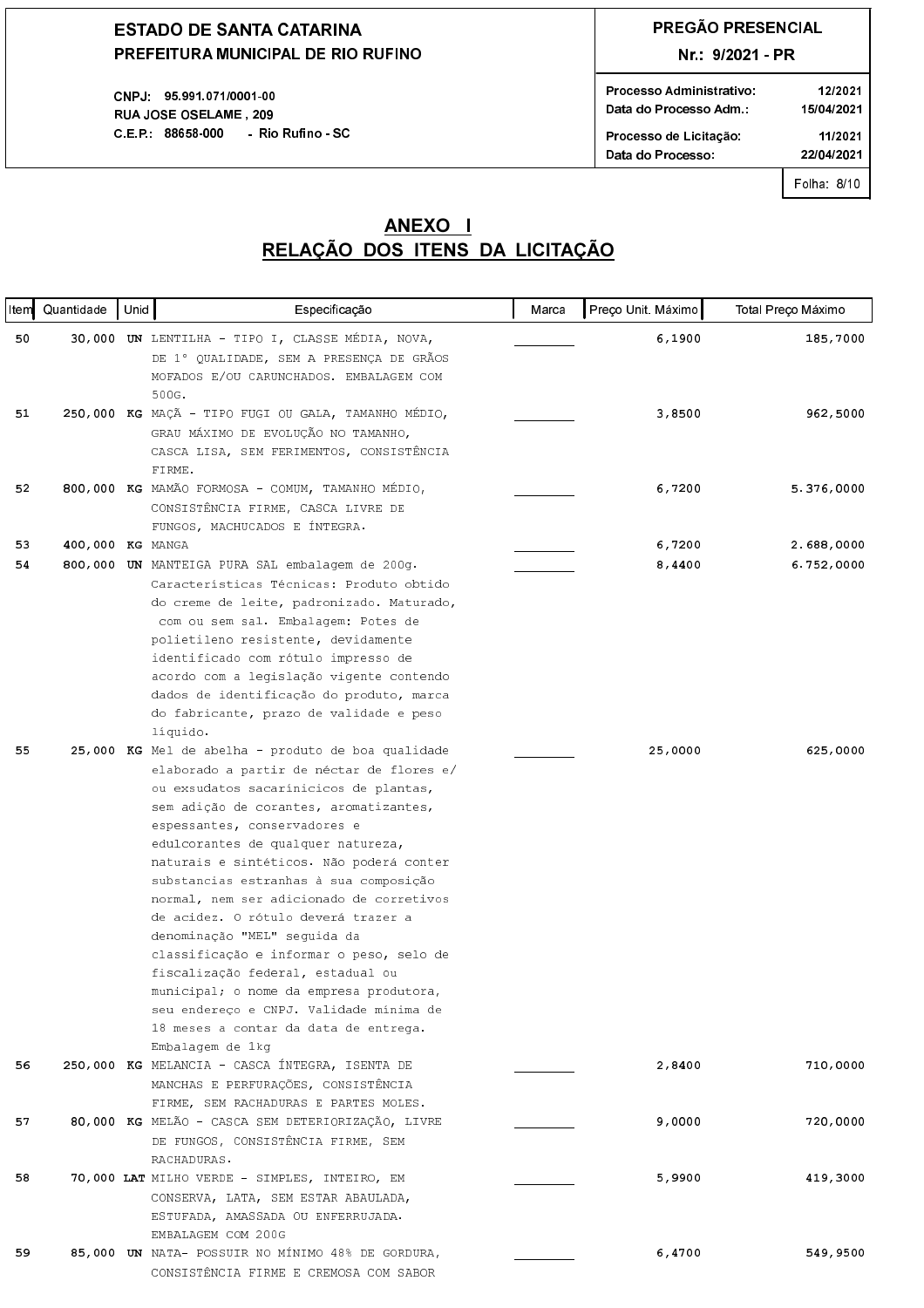CNPJ 95 991 071/0001-00 **RUAJOSE OSELAME, 209** C.E.P.: 88658-000 - Rio Rufino - SC

## PREGÃO PRESENCIAL

### Nr.: 9/2021 - PR

| Processo Administrativo<br>Data do Processo Adm | 12/2021<br>15/04/2021 |
|-------------------------------------------------|-----------------------|
| Processo de Licitação                           | 11/2021               |
| Data do Processo:                               | 22/04/2021            |
|                                                 |                       |

Folha: 9/10

|    | Item Quantidade | Unid | Especificação                                                                    | Marca | Preço Unit. Máximo | Total Preço Máximo |
|----|-----------------|------|----------------------------------------------------------------------------------|-------|--------------------|--------------------|
|    |                 |      | SUAVE. VALIDADE NÃO INFERIOR A 30 DIAS.                                          |       |                    |                    |
|    |                 |      | EMBALAGEM DE 300G.                                                               |       |                    |                    |
| 61 |                 |      | 650,000 BAN OVOS. Características Técnicas: Ovo de                               |       | 6,6700             | 4.335,5000         |
|    |                 |      | galinha, branco tipo extra, fresco,                                              |       |                    |                    |
|    |                 |      | limpo, pesando aproximadamente 60 g.                                             |       |                    |                    |
|    |                 |      | cada um, acomodados em bandejas de                                               |       |                    |                    |
|    |                 |      | papelão com 12 unidades lacradas com                                             |       |                    |                    |
|    |                 |      | plásticos atóxicos, acondicionadas em                                            |       |                    |                    |
|    |                 |      | caixas lacradas, limpas, secas, não                                              |       |                    |                    |
|    |                 |      | violadas, resistentes que garantam a                                             |       |                    |                    |
|    |                 |      | integridade do produto até o momento do                                          |       |                    |                    |
|    |                 |      | consumo. A embalagem, tanto nas bandejas                                         |       |                    |                    |
|    |                 |      | como nas caixas, deverá conter                                                   |       |                    |                    |
|    |                 |      | externamente os dados de identificação e                                         |       |                    |                    |
|    |                 |      | procedência, número de lote, data de                                             |       |                    |                    |
|    |                 |      | embalagem, data de validade, condições                                           |       |                    |                    |
|    |                 |      | de armazenamento, quantidade do produto,                                         |       |                    |                    |
|    |                 |      | número do registro no Ministério da                                              |       |                    |                    |
|    |                 |      | Agricultura/SIF/DIPOA e carimbo de                                               |       |                    |                    |
|    |                 |      | inspeção do SIFFresco, casca livre de                                            |       |                    |                    |
|    |                 |      | rachaduras e sujidades.                                                          |       |                    |                    |
| 62 |                 |      | 1,000 UN PEPINO VERDE. Características Técnicas:                                 |       | 6,7400             | 6,7400             |
|    |                 |      | In natura, graúdo, novo, de primeira                                             |       |                    |                    |
|    |                 |      | qualidade, acondicionando em embalagem                                           |       |                    |                    |
|    |                 |      | resistente e transparente plásticos e                                            |       |                    |                    |
|    |                 |      | limpos. Devem estar frescos, integras,                                           |       |                    |                    |
|    |                 |      | sem traço de descoloração ou manchas.                                            |       |                    |                    |
|    |                 |      | Deverá ser transportado em carros                                                |       |                    |                    |
|    |                 |      | higienizados em temperatura ambiente.                                            |       |                    |                    |
| 63 |                 |      | 150,000 KG PÊRA - ISENTA DE SINAIS DE PUTREFAÇÃO,                                |       | 8,9400             | 1.341,0000         |
|    |                 |      | SEM RACHADURAS OU CORTES NA CASCA.                                               |       |                    |                    |
| 64 |                 |      | 20,000 KG PIMENTÃO VERDE - CONSISTÊNCIA FIRME,                                   |       | 6,7400             | 134,8000           |
|    |                 |      | CASCA LISA, SEM APRESENTAR PERFURAÇÕES                                           |       |                    |                    |
|    |                 |      | OU MACHUCADOS, SEM PARTES MOLES.                                                 |       |                    |                    |
| 65 |                 |      | 350,000 UN PRESUNTO COZIDOSEM GORDURA, FATIADO,                                  |       | 5,9900             | 2.096,5000         |
|    |                 |      | embalagem de 150g. Características                                               |       |                    |                    |
|    |                 |      | Técnicas: Produto obtido de carne suína,                                         |       |                    |                    |
|    |                 |      | fatiado, sem gordura. Deve apresentar                                            |       |                    |                    |
|    |                 |      | crosta lisa, fina e isenta de bolor, cor,                                        |       |                    |                    |
|    |                 |      | sabor e odor característicos do produto.                                         |       |                    |                    |
|    |                 |      | Inspecionado pelo órgão competente.<br>Ingredientes: Carne suína, amido (máx 2%) |       |                    |                    |
|    |                 |      | , proteína de soja, glicose de milho,                                            |       |                    |                    |
|    |                 |      | sal, proteína vegetal, condimentos                                               |       |                    |                    |
|    |                 |      | naturais e aroma natural. Embalagem:                                             |       |                    |                    |
|    |                 |      | Deve estar intacta. O produto deve estar                                         |       |                    |                    |
|    |                 |      | acondicionado em pacotes de polietileno                                          |       |                    |                    |
|    |                 |      | transparente, bem vedado, constando peso,                                        |       |                    |                    |
|    |                 |      | data de fabricação e validade, carimbo                                           |       |                    |                    |
|    |                 |      | de inspeção estadual ou federal. Prazo                                           |       |                    |                    |
|    |                 |      | de Validade: Mínimo de 20 dias.                                                  |       |                    |                    |